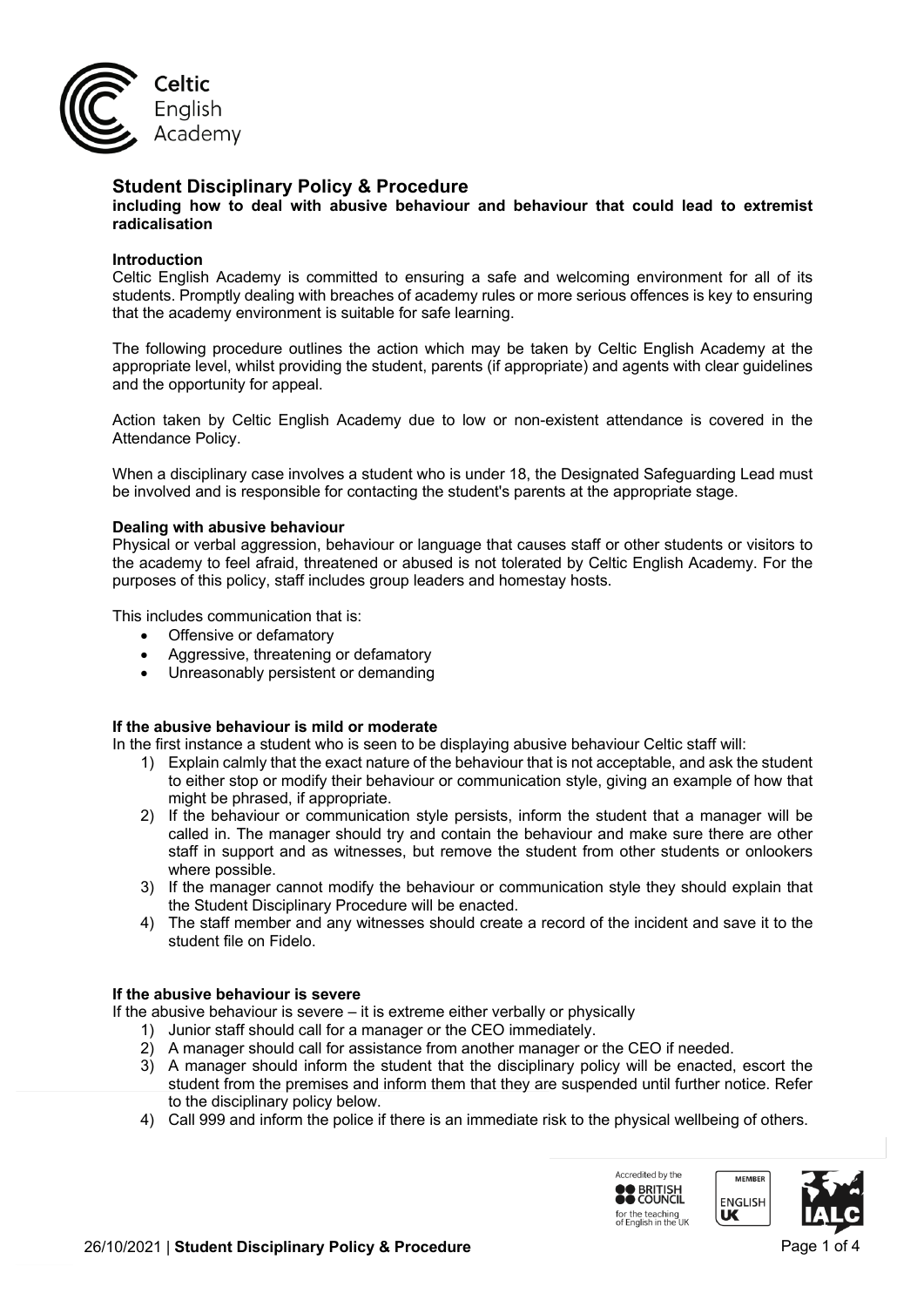

5) The staff member and any witnesses should create a record of the incident and save it to the student's file on Fidelo.

## **Dealing with behaviour that may lead to extremist radicalisation**

Celtic English Academy recognises the importance of a proportionate response to behaviour that may suggest a student is in the process of being radicalised.

All staff are reminded to:

- 1) Promote British values and abiding by our staff code of conduct which:
- 2) Challenge radical or extremist views in any context, formal or informal. Challenging should take place immediately and reference should be made to the international environment of the school and the student Code of Conduct, stating that tolerance is expected.
- 3) Counter acceptance of extremism.

All staff undertake online Prevent training and will follow the NOTICE – CHECK – SHARE approach:

# **1. NOTICE**

We recognise the following as signs that may cause concern include:

- Students talking about exposure to extremist materials or views
- Changes in behaviour, e.g. becoming isolated
- Fall in standard of work, poor attendance, disengagement
- Changes in attitude, e.g. intolerant of differences/having a closed mind
- Asking questions about certain topics (e.g. connected to extremism)
- Offering opinions that appear to have come from extremist ideologies
- Attempts to impose own views/beliefs on others
- Use of extremist vocabulary to exclude others or incite violence
- Accessing extremist materials online or via social network sites
- Overt new religious practices
- Drawings or posters (e.g. in accommodation) showing extremist ideology/views/symbols

# **2. CHECK**

• Upon hearing or witnessing one or more of the above signs that may cause concern the staff member will check with other staff with whom the student has contact, to check if they have any concerns about the student.

# **3. SHARE**

- The staff member will inform the DOS and the Operations Manager as the Designated Safeguarding Lead of any concerns.
- The Designated Safeguarding lead may call on further support from the local authority or from the Police on 101.
- Records will be kept of all correspondence.

#### **Procedure**

The following behaviours are considered a breach of the student code of conduct. If a student has committed one or more of these behaviours, they may be subject to disciplinary action:

- breaches of academy rules during usual academy time or on academy activities
- abusive behaviour\*
- anti-social behaviour\*
- theft
- fighting, assault on another person

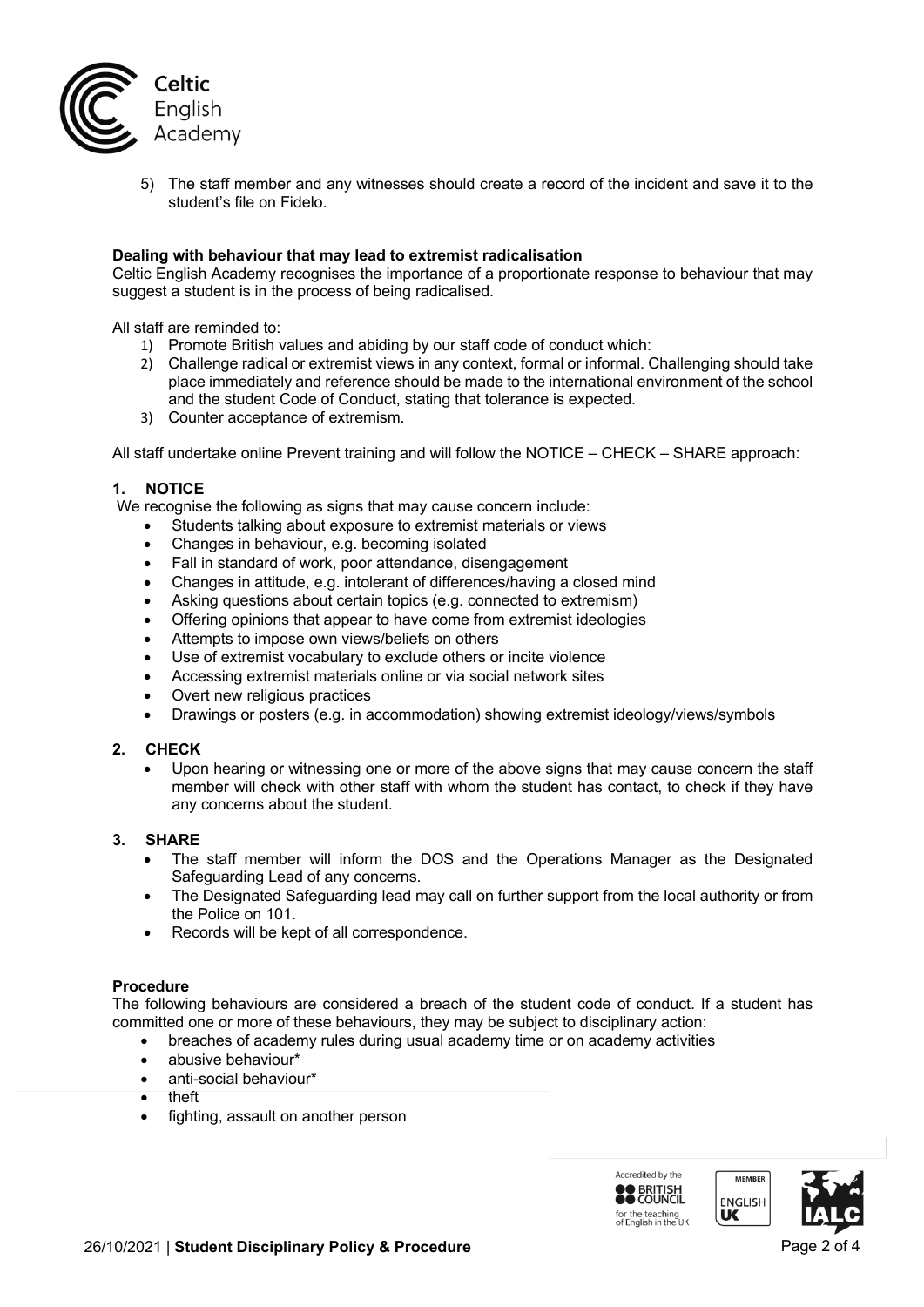

- bullying (that has reached the formal stage of the anti-bullying procedure and no improvement has been made)
- deliberate damage to academy property
- substance abuse or being under the influence of alcohol or illegal drugs
- possession of, or dealing in, any illegal drugs
- misuse of computer equipment or software
- behaviour that may lead to extremist radicalisation (the Prevent policy should also be employed in this case)

\*These types of behaviour may arise because the student in difficulty is unable to express themselves coherently. It is also important that the students' cultural background and language ability are taken into consideration when judging students' behaviour and when deciding how to deal with the individual's case.

#### Stage 1

The Class Teacher will verbally discuss the difficulty with the student, the outcome of which is recorded and brought to the attention of the Director of Studies.

#### Stage 2

If the outcome of discussions is unsatisfactory and the situation does not improve, the Director of Studies will verbally discuss the difficulty again with the student and a record of this contact and any important issues or agreed actions must be noted.

#### Stage 3

If there is still no improvement, a formal warning will be issued to the student, together with further improvement guidelines. The student must sign to confirm receipt of the formal written warning. The letter should draw their attention to the Student Disciplinary Policy.

In the case of under 18s, the designated safeguarding person will inform the student's parents or guardians at this stage.

#### Stage 4

If there is no subsequent improvement in the student's behaviour, the student will be issued with a final formal written warning. The student must sign to confirm receipt of the final formal written warning. A copy of the letter should be sent to the Chief Executive Officer.

In the case of under 18s, the student's parents will receive copies of all written warnings issued by the academy to the student.

#### Stage 5

If there is again no improvement, the student will have their course of study terminated by the Chief Executive Officer. The student must be notified of the termination in writing and sent the Academy's Student Disciplinary Policy along with details of the appeals procedure.

Students who have their course of study terminated will not be entitled to a refund of fees paid.

If the student has their course of study terminated they may elect to contact English UK. English UK's contact details will be given in the letter to the student.

#### **Serious breaches of discipline**

In the event of serious breaches of discipline - such as causing serious harm against another student the Director of Studies and the Chief Executive Officer have the power to immediately suspend a student for a period not exceeding ten working days. The reason for suspension will be given in writing